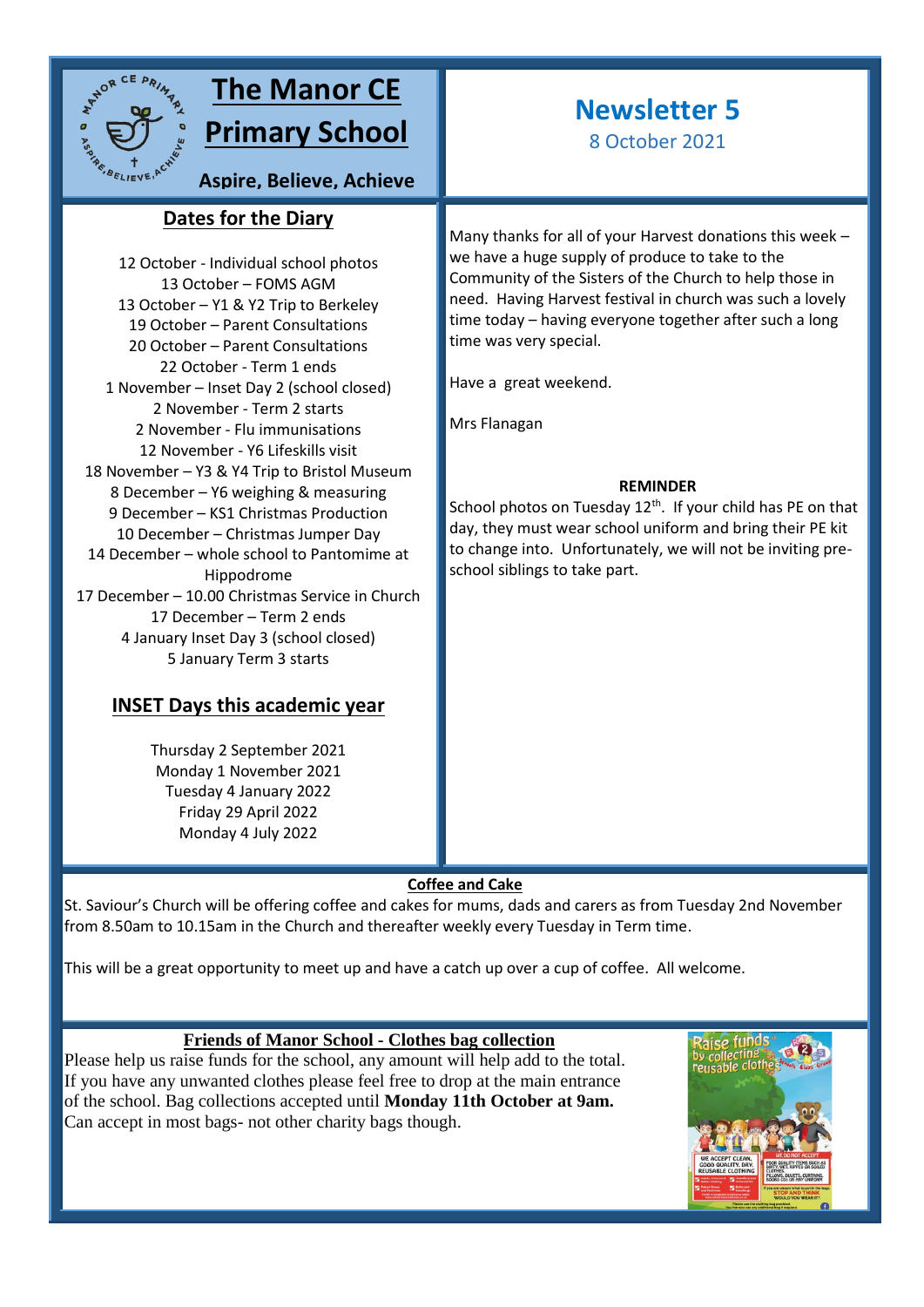### **Antarctica Class**

Antarctica Class explored Forest School this week and absolutely loved it! We all managed to put our own waterproofs and wellies on and we also learnt about the rules of keeping safe in this beautiful part of the school "No pick, no lick, be careful with your stick!"

We have also learnt the sounds s,a,t,p,i,n and m. We are now starting to blend these sounds and read words such as mat, sit and pan. For more information about how we teach phonics and early reading, head to our school website and you will find information under the 'Learning' and 'Phonics' tab. Also, for a simple video showing this in action, head to the 'Learning' and 'EYFS' page and you will be able to watch a short video in the Reading guide. Don't forget that we are running a workshop to explain this further on 11<sup>th</sup> November at 2.30pm where we hope to show you a phonic lesson with your children.





Another great week of learning in Year Five. We have been working hard at developing our understanding of place value in mathematics to help us multiply and divide by 10 and in English, we have begun to write our own stories inspired by a picture of a time-traveller.

As part of our history learning, we visited our local churchyard and learned about the war memorial and who it commemorates. We also were surprised to find out that a factory in Yate was targeted by bombing during World War Two.

#### **Europe Class**

Year 3 have been very creative this week. They have been learning about the famous potter Clarice Cliff. They used her designs to inspire their harvest paintings. The creativity continued in Forest School where they worked in teams to create pyramids using natural objects that they found. In Maths, they have been learning how to multiply 2 digit numbers by 1 digit numbers using manipulatives and pictures and in English they have been writing an independent piece based on the Disney Pixar film, La Luna.

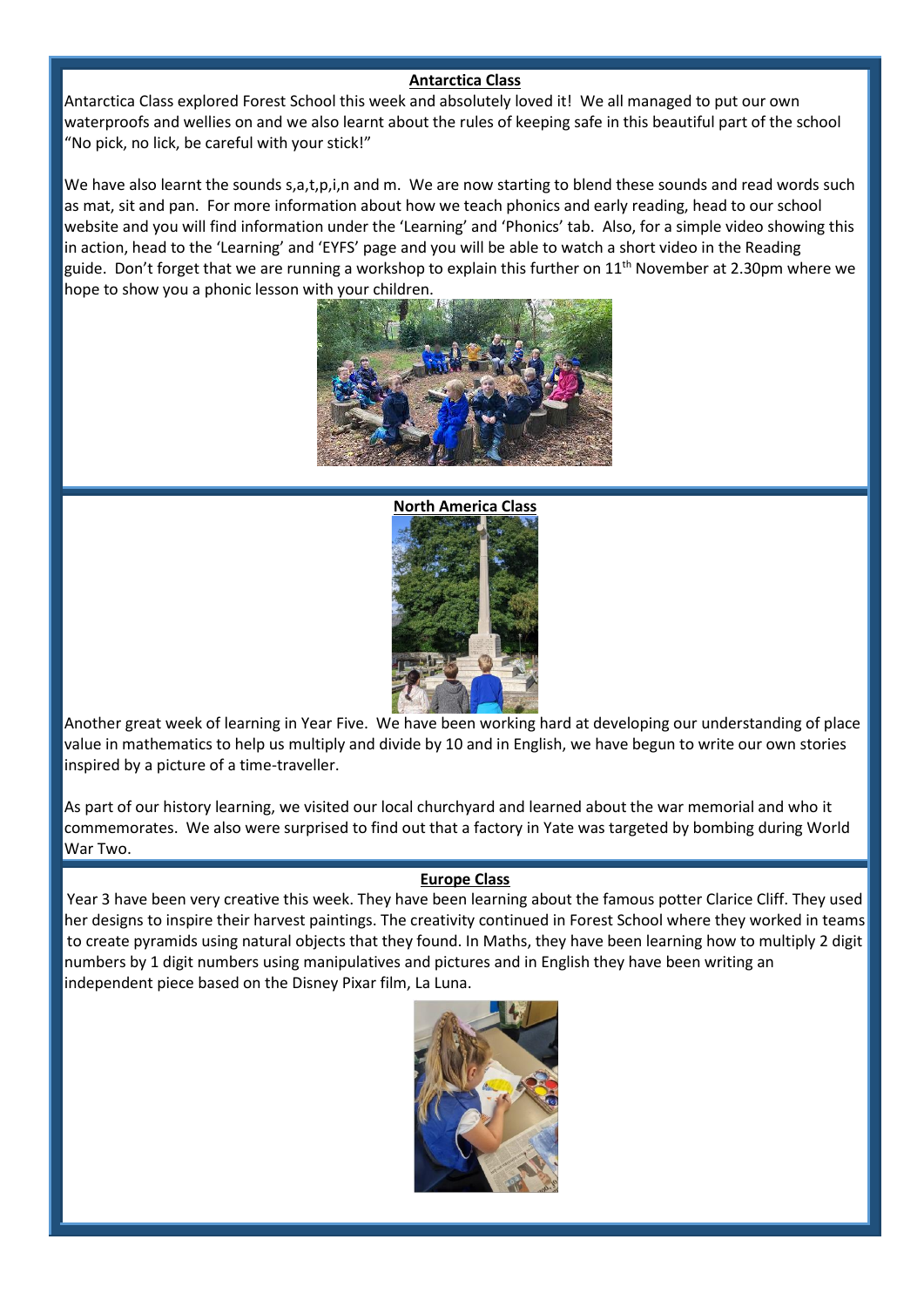#### **Asia Class**

This week, Year 4 completed their independent writes in English. It was so lovely to see every child so proud of their work. We have also had a busy week rehearsing our Asia Harvest dance - we hope you enjoy it!

#### **Australia Class**

Well done Y1! A great week had by all. This week we have started our phase 5 phonics. We have learnt the 'ay' and 'ou' sounds and words that include them. We have done lots of work on our harvest song and we hope you all enjoyed listening to it in church this morning. We have also been learning about castles in preparation for our trip next week. Please let me know if you have any questions regarding the trip or any learning happening in Y1.

#### **Africa Class**

What a fabulous week we have had in Year 2! In English, we have spent 4 days working on independent pieces of writing about Little Red Reading Hood. We are so proud of all the hard work that has gone into this and have used many gem powers along the way. In maths, we have been learning how to subtract numbers and have even moved on to completing subtraction word problems. We have enjoyed learning all about Tudor castles and were incredibly proud of our labelled drawings we completed to show off our learning. Please ensure you read with your child at least 5 times a week- this is vital for their progression within phonics and spelling lessons. As it starts to get colder, please also ensure your child is coming to school with a coat on.  $\odot$ 



#### **South America Class**

Another busy week in Year 6. We have spent a lot of time talking about harvest in Brazil and had more than a few tips in pronunciation of Portuguese words from our resident expert. We have used this in our contribution to the harvest festival for church on Friday.

In English, we have begun our independent writing and have looked closely at vocabulary choices, building on word banks for settings and character descriptions. In maths, we have been multiplying decimal numbers to 1 decimal place by 1 and 2 digit numbers. Next week, we will move on to multiplying numbers to 2 decimal places. In topic, we took a walk down to the churchyard and discussed the meaning of the war memorial and reflected on why it is always important to remember those who lost their lives during combat.

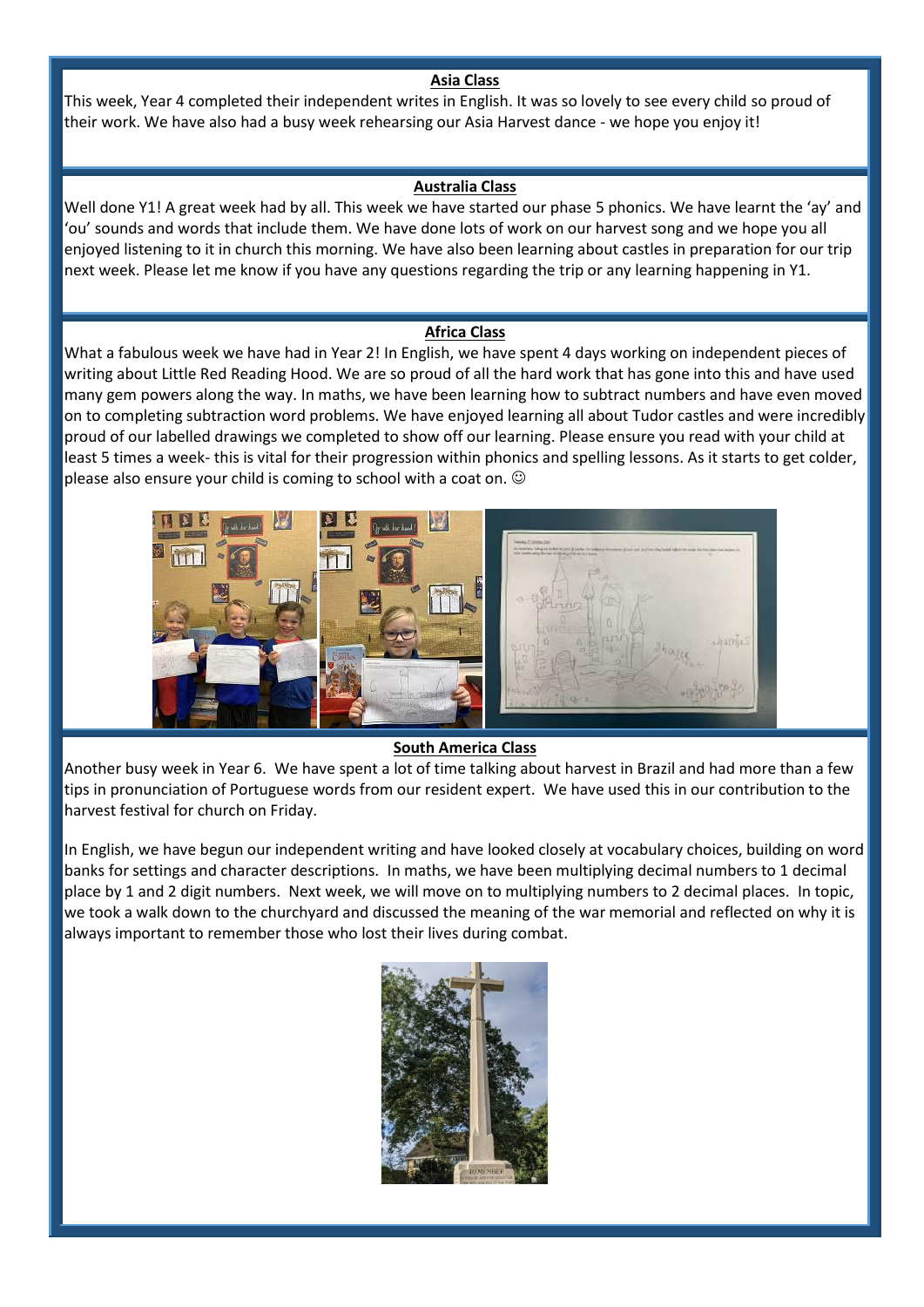Hello to our new families joining us this year, and welcome to the Manor family!

I'm a long time family member, as this is my 13th year as a parent here, although it feels like yesterday I was waving my eldest off through the gates on his first day.

What a wonderful start to the year with such a glowing OFSTED report. The governors are all so proud of the amazing learning that goes on every day at The Manor, yet it is always so nice to see this formally recognised. We would like to thank Mrs Flanagan and all of her fabulous team who facilitate the smooth running of our school. You are all highly valued.

Our children did a fantastic job today representing our school community during our Harvest Festival service. It was lovely to see them walking to church, and singing together again, something we have all missed for such a long time. Definitely a highlight of the year!

As Governors we are here to be the school's critical friend, to ask the challenging questions to help the school run effectively, so we are really looking forward to getting back into the hub of the school again during our designated Governor weeks.

Seeing first hand the things we discuss at meetings gives us depth of understanding and allows us fulfil the role more effectively. I have been a parent Governor for 4 years now, and every school term brings new challenges, and achievements that make the role so rewarding.

Please stop me anytime to say hello, it's always lovely to meet new Manor family members.

Clare Aris Chair of Governors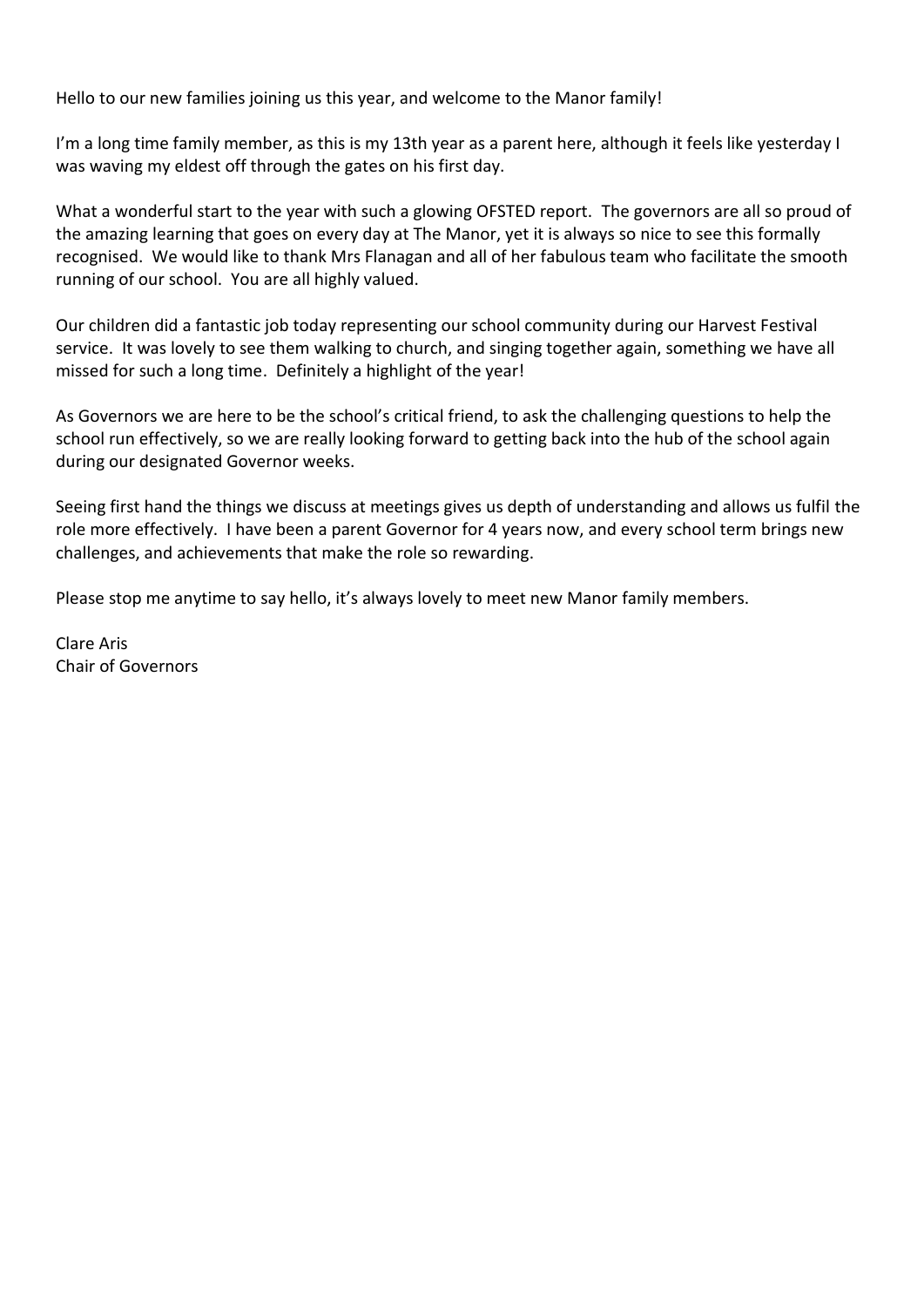





## **Sirona School Health Nurse Webinars - October 2021**





 $10am - 11am$ Eating Disorder<br>Awareness

Tues 19 October

1.30pm-2.30pm

Your Child's Dental

Tues 12 October

10:30am-11:30am

y Reg. No: 07685003 | Sirona care & health, 2nd Floor, King







**Helping Your Child With**<br>Sleep Fri 22 October  $2<sub>pm</sub> - 3<sub>pm</sub>$ 



 $2<sub>pm</sub> - 3<sub>pm</sub>$ Click on the icon to

book onto the event you wish to attend *irona* 



#### **These Books are RUBBISH** Arnolfini: 27th, 28th, 29th October 2021.<br>1-1:45pm and 2-2:45pm FREE

Please book via this link:

**UWE** 

Come and learn simple book making techniques, using scrap and found<br>materials with Art, Media and Design students from University West of England's Outreach Working Group

This fun, expressive workshop will enable you to explore 'the book' as a this out of expressing creativity, and revaluate you to experience the book as a way of expressing creativity, and revaluate waste materials by adding value to what would otherwise be discarded. All materials are provided, feel free to bring any writing/ images/ found materials you'd like to include.

The workshop is suitable for children aged five and above, with an accompanying adult (max. three children per adult). Please book early to avoid disappointment